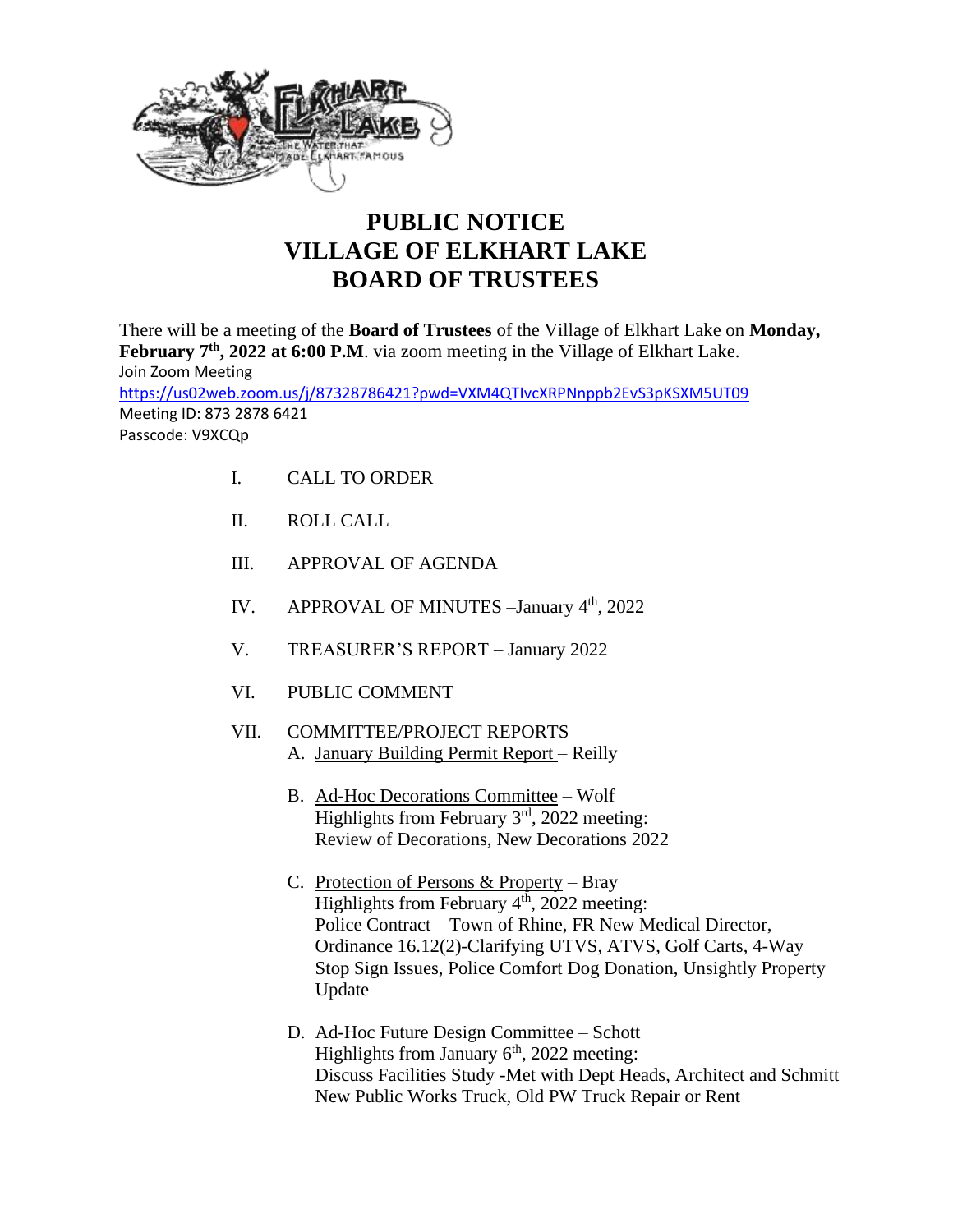- E. Administration & Finance Schott Highlights from January  $10^{th}$  &  $26^{th}$ , 2022 meetings: COVID Response, TID & Borrowing Review, Vacation Carryover Request, January 2022 Bills, Reassessment Proposal, Potential Land Development
- F. Public Works Schott Highlights from February  $7<sup>th</sup>$ , 2022 meeting: PW Truck Purchase, PW Old Truck Status
- G. Northern Moraine Utility Commission Schott Minutes –November  $8<sup>th</sup>$  & December  $13<sup>th</sup>$ , 2021 Highlights – January  $10^{th}$ , 2022 meetings: Aeration Project, 2021 Flow Report, Sludge Report
- H. Tree Commission Schott Minutes – November 5<sup>th,</sup> 2021 Highlights – February  $4<sup>th</sup>$ , 2022 meeting: Arbor Day Celebration, Tree Maintenance Plan 2022, Roots Grant Discussion
- I. Tourism Knowles  $Minutes - December 16<sup>th</sup>, 2021$ Highlights – January  $20<sup>th</sup>$ , 2022 meeting: Year End Stats, Upcoming Winter Events, Commission Seat Short-Term Rental, Destination Next Proposal, Tourism- Sales and Events, Elktoberfest
- J. Library Knowles Minutes – December  $13<sup>th</sup>$ , 2021 Highlights – January  $10^{th}$ , 2022 meeting: Circulation Statistics, Review of Bulletin Board Policy
- K. Planning Commission –Reilly Minutes – November  $10^{th}$ , 2021 Highlights – January  $5<sup>th</sup>$ , 2022 meetings: Conditional Use Permit – Rebuild Non-Conforming Fence at 546 Point Elkhart Drive, Patios in Front Yard Discussion, Update on Potential Development
- L. President's Report Sadiq
- VIII. UNFINISHED BUSINESS A. Ratify January 2022 Bills
- IX. NEW BUSINESS A. Police Enforcement Agreement – Town of Rhine